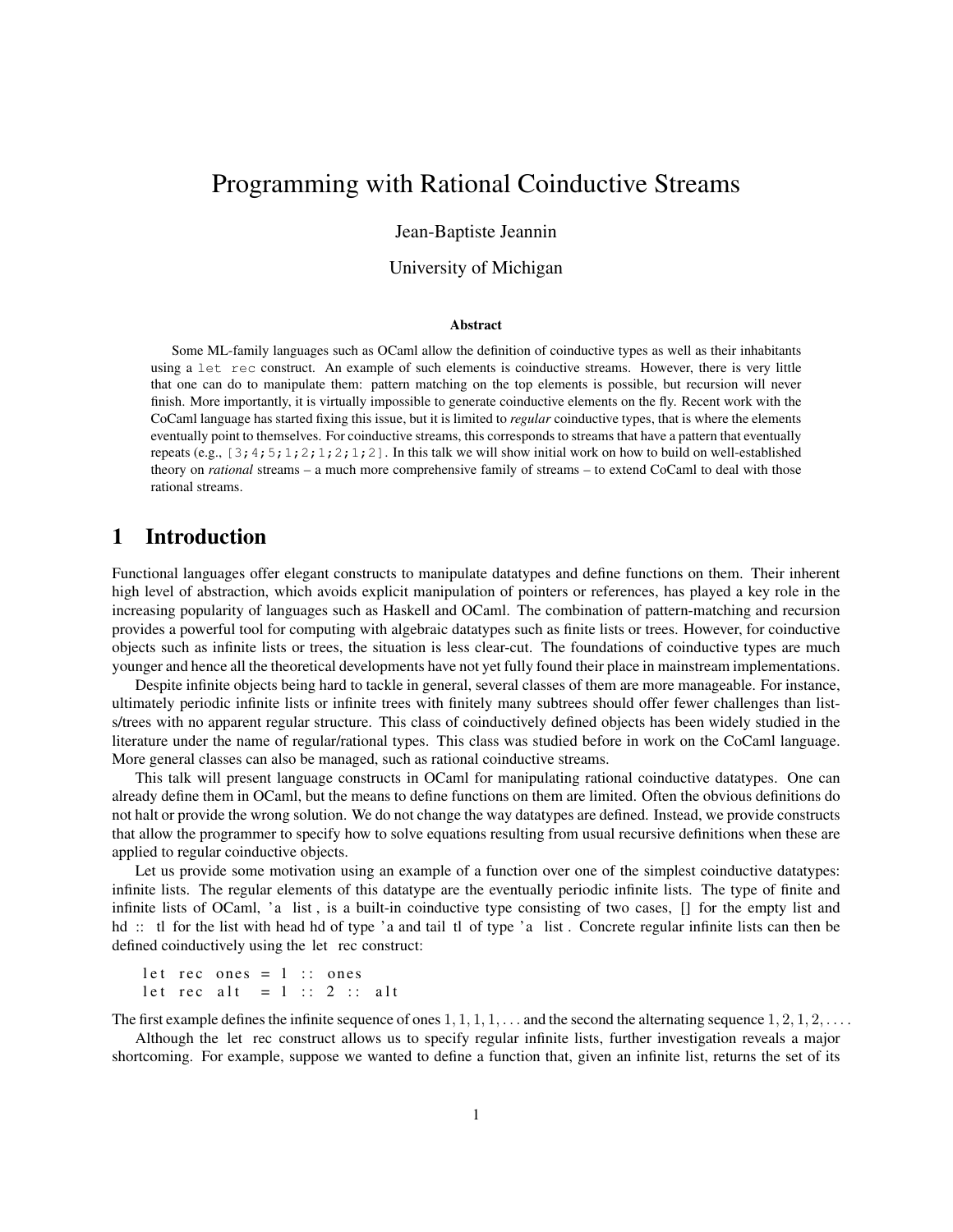elements. For the lists ones and alt, the function should return the sets  $\{1\}$  and  $\{1, 2\}$ , respectively. Note that by regularity, the set of elements is always finite. One would like to write a function definition using equations that pattern-match on the two constructors of the list datatype:

```
let rec set l = match l with
   | | | \rightarrow || h :: t \rightarrow insert h (set t)
```
where insert adds an element to a set, represented by a finite list without duplicates. Sadly, this function will not halt in OCaml on ones and alt , even though it is clear what the answers should be.

#### 2 CoCaml: Coinductive Programming with Regular Coinductive Types

Previous work has developed CoCaml [\[JKS13,](#page-2-0) [JKS17\]](#page-2-1), an extension of OCaml in which functions defined by recursive equations can be supplied with an extra parameter, namely a solver for the equations generated when the function is applied to an argument which might be a regular coinductive object. The contributions of CoCaml can be summarized as follows:

- 1. Implementation of a new language construct corec [ solver ], which takes an equation solver as an argument.
- 2. Implementation of several generic solvers, which can be used as arguments of the corec construct. These include iterator , a solver to compute fixpoints; constructor , used to compute regular coinductive objects; gaussian, which solves a system using gaussian elimination; separate, which splits regular lists into a finite prefix and a cyclic part, enabling easy display of regular infinite lists. We also provide the user with means to define custom solvers using a Solver module.
- 3. A large set of examples illustrating the simplicity and versatility of the new constructs and solvers. These include a library for *p*-adic numbers and several functions on infinite lists and  $\lambda$ -terms.

Let us go back to the set example from the introduction and explain the steps we took in order to obtain the desired solution in OCaml.

Note that the definition of set is not corecursive, as we are not asking for a greatest solution or a unique solution in a final coalgebra, but rather a least solution in a different ordered domain from the one provided by the standard semantics of recursive functions. The standard semantics of recursive functions gives us the least solution in the flat Scott domain with bottom element ⊥ representing nontermination, whereas we would like the least solution in a different CPO, namely  $(\mathcal{P}(\mathbb{Z}), \subset)$  with bottom element  $\emptyset$ .

When trying to compute the solution of set (alt) the compiler generates two equations, namely

```
set(alt) = insert 1 (set(2::alt))set (2::alt) = insert 2 (set (alt))
```
The occurrence of set ( alt ) in the right hand-side of the second equation is what causes the non-termination in the presence of the usual semantics of recursive functions.

The intended solution in this particular case is the least solution of the above equations in the domain  $\mathcal{P}(\mathbb{Z})$  ordered by set inclusion. The power of specifying how to solve equations in the codomain is the main feature of our proposed solution.

For instance, the example above would be almost the same in CoCaml:

```
let corec [iterator []] set l = match 1 with
    | [ ] \Rightarrow [ ]| h :: t \rightarrow insert h (set t)
```
The construct corec with the parameter iterator [] specifies to the compiler that the equations above should be solved using an iterator—in this case a least fixpoint computation—starting with the initial element []. The CoCaml extended compiler will generate two equations (nodes are given fresh names),